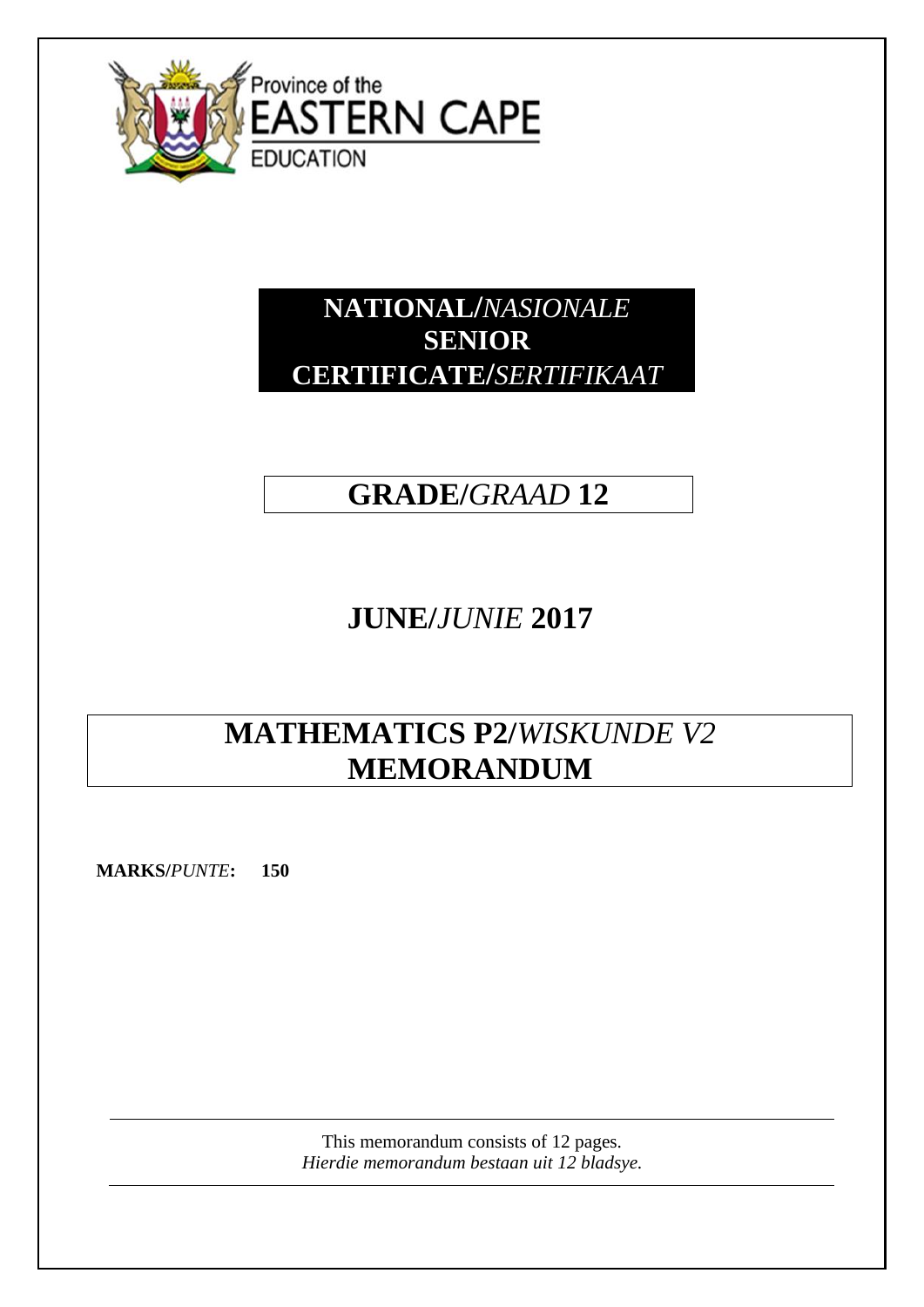|            | VULOTION I <i>I VINA</i> O <i>I</i>                                                                                                                                             |                                                                                 |                                                                                      |                                                                                                               |
|------------|---------------------------------------------------------------------------------------------------------------------------------------------------------------------------------|---------------------------------------------------------------------------------|--------------------------------------------------------------------------------------|---------------------------------------------------------------------------------------------------------------|
| 1.1<br>1.2 | Percentages /<br>Persentasies<br>$30 \le x < 40$<br>$40 \le x < 50$<br>$50 \le x < 60$<br>$60 \le x < 70$<br>$70 \le x < 80$<br>$80 \le x < 90$<br>$90 \le x < 100$<br>55<br>50 | Frequency /<br>Frekwensie<br>$\overline{2}$<br>9<br>12<br>11<br>9<br>6<br>Ogive | Cumulative Frequency /<br>Kumulatiewe Frekwensie<br>3<br>12<br>24<br>35<br>44<br>50  | $\checkmark$ 3, 12<br>$\checkmark$ 24, 35, 44<br>$\times$ 50<br>(3)<br>$\checkmark$ upper limits / bo-limiete |
|            | 45<br>40<br>Cummulative Frequency<br>35<br>30<br>25<br>20<br>15<br>10<br>5<br>$\theta$<br>$\overline{0}$                                                                        |                                                                                 | <del>┙╵╵╏╵╵╵╏╌╌╝╌╌╌┆╵╵╵╏╵</del><br>10 20 30 40 50 60 70 8D 90 100 110<br>Percentages | $\checkmark$ cum $f/kum.$ $f$<br>$\checkmark$ shape / vorm<br>$\checkmark$ grounded / ge-anker<br>(4)         |
| 1.3        | Approx. 30 [accept between $28 - 32$ ]<br>Ongeveer 30 [aanvaar tussen 28 - 32]                                                                                                  |                                                                                 |                                                                                      | $\checkmark$ answer/indicated on<br>graph.<br>antwoord / op grafiek                                           |
|            |                                                                                                                                                                                 |                                                                                 |                                                                                      | aangedui<br>(2)                                                                                               |
|            |                                                                                                                                                                                 |                                                                                 |                                                                                      | [9]                                                                                                           |

## **QUESTION 1 /** *VRAAG 1*

## **QUESTION 2 /** *VRAAG 2*

|     | 12,4 | 15,1                                                       | 18,9 | 19,7 | 19,7           | 20,0 |                        |     |
|-----|------|------------------------------------------------------------|------|------|----------------|------|------------------------|-----|
|     | 20,9 | 23,7                                                       | 23,8 | 31,1 | 33,6           | 34,5 |                        |     |
|     | 34,9 | 36.5                                                       | 40,1 |      |                |      |                        |     |
| 2.1 |      | Minimum / Minimum                                          |      |      | $= 12.4$       |      | $\checkmark$ min & max |     |
|     |      | Lower quartile / <i>Onderste kwartiel</i> ( $Q_1$ ) = 19.7 |      |      |                |      | $\vee Q_1$             |     |
|     |      | Median / <i>Mediaan</i>                                    |      |      | $(Q_2) = 23.7$ |      | $\sqrt{Q_2}$           |     |
|     |      | Upper quartile / <i>Boonste kwartiel</i> $(Q_3) = 34.5$    |      |      |                |      | $\sqrt{Q_3}$           |     |
|     |      | Maximum / Maksimum                                         |      |      | $= 40.1$       |      |                        | (4) |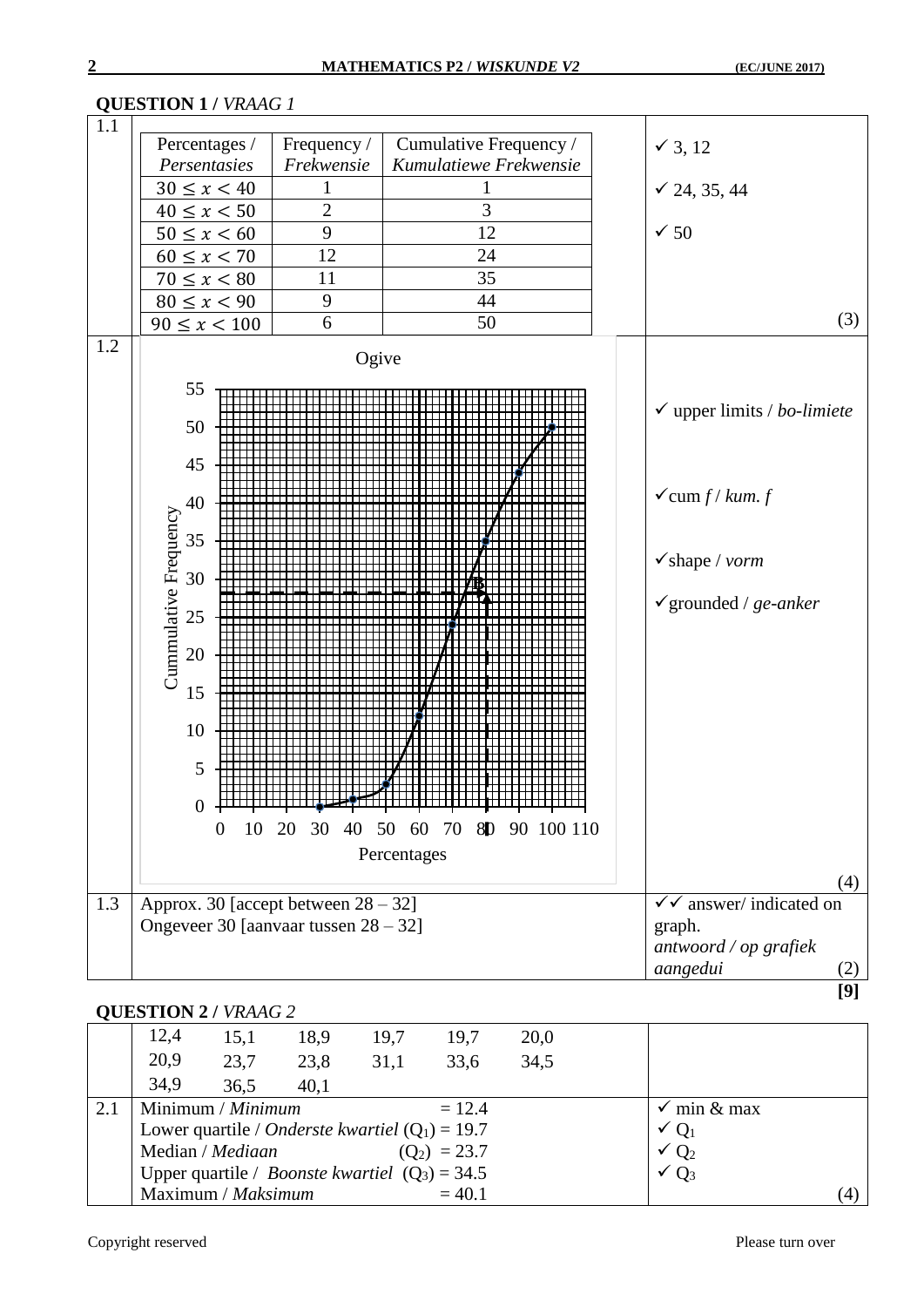| 2.2 | 19,7<br>23,7<br>34,5                                              | $\checkmark$ min / max              |
|-----|-------------------------------------------------------------------|-------------------------------------|
|     | 12,4<br>40,1                                                      | $\sqrt{Q_1/Q_3}$                    |
|     |                                                                   | $\check{Q}_2$<br>(3)                |
| 2.3 | Skewed positively to the right.                                   | $\checkmark$ positively skewed /    |
|     | Skeef positief na regs                                            | <i>positief</i> skeef               |
| 2.4 | $SD/SA = 8,36$                                                    | $\checkmark$ answer / antwoord (2)  |
| 2.5 | A small standard deviation indicates that the data is clustered   | answer / $antwoord$<br>$\checkmark$ |
|     | around the mean.                                                  |                                     |
|     | <b>OR/OF</b>                                                      |                                     |
|     | A large standard deviation indicates that the data is more spread |                                     |
|     | out.                                                              |                                     |
|     | 'n Klein standaardafwyking dui aan dat die data rondom die        |                                     |
|     | gemiddelde gegroepeer is. 'n Groot standaardafwyking dui aan dat  |                                     |
|     | die data meer versprei is.                                        |                                     |

### **QUESTION 3 /** *VRAAG 3*



**[11]**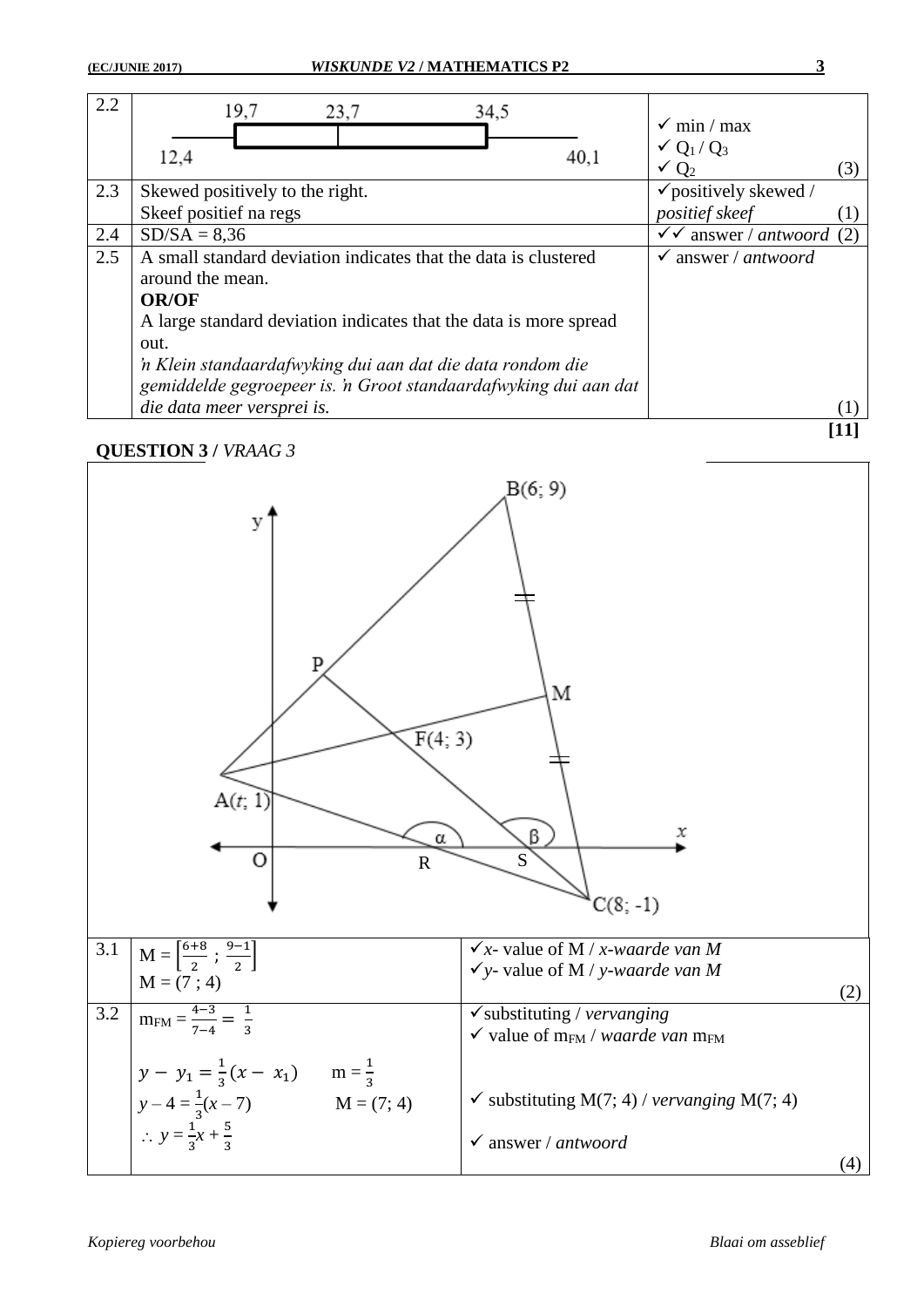| 3.3 |                                                     | $\checkmark$ substitution into line equation / vervanging in lyn vergelyking |                  |
|-----|-----------------------------------------------------|------------------------------------------------------------------------------|------------------|
|     | $1 = \frac{1}{3}t + \frac{1}{3}$                    | $\checkmark$ answer (as negative) / antwoord (as negatief)                   |                  |
|     | $t = -2$                                            | OR/OF                                                                        |                  |
|     | OR/OF                                               |                                                                              |                  |
|     | $m_{AF} = m_{FM}$<br>$3 - 1$ 1                      | $\checkmark$ substitution into grad eqn / vervanging in gradient vergelyking |                  |
|     | $\frac{ }{4-t} = \frac{ }{3}$                       | $\checkmark$ answer as negative / antwoord as negatief                       |                  |
|     |                                                     |                                                                              | (2)              |
|     | $4 - t = 6$                                         |                                                                              |                  |
|     | $t = -2$                                            |                                                                              |                  |
| 3.4 | $\overline{\text{mpc}} = \frac{3-(-1)}{4-8} = -1$   | $\checkmark$ substitution / vervanging                                       |                  |
|     |                                                     | $\checkmark$ answer / antwoord                                               |                  |
|     | <b>ANSWER ONLY</b>                                  |                                                                              |                  |
|     | FULL MARKS/                                         |                                                                              |                  |
|     | <b>SLEGS ANTWOORD</b>                               |                                                                              |                  |
|     |                                                     |                                                                              | (2)              |
| 3.5 | $tan\beta = -1$                                     | $\checkmark$ tan $\beta = -1$                                                |                  |
|     | $\beta = 135^\circ$                                 | $\checkmark$ $\beta$ = 135°                                                  | (2)              |
| 3.6 | $\tan \alpha = \frac{-2}{10} = -\frac{1}{5}$        | $\checkmark$ tan $\alpha = -\frac{1}{7}$                                     |                  |
|     | $\therefore \ \alpha = 180^{\circ} - 11.31^{\circ}$ |                                                                              |                  |
|     | $= 168.69$ °                                        | $\sqrt{\alpha} = 168.69^{\circ}$                                             |                  |
|     | $A\hat{C}P = \alpha - \beta$                        |                                                                              |                  |
|     | $= 33.69$ °                                         | $\sqrt{A}\hat{C}P = \alpha - \beta$                                          |                  |
|     |                                                     | $\checkmark$ answer / antwoord                                               | $\left(4\right)$ |
|     |                                                     |                                                                              |                  |



Copyright reserved Please turn over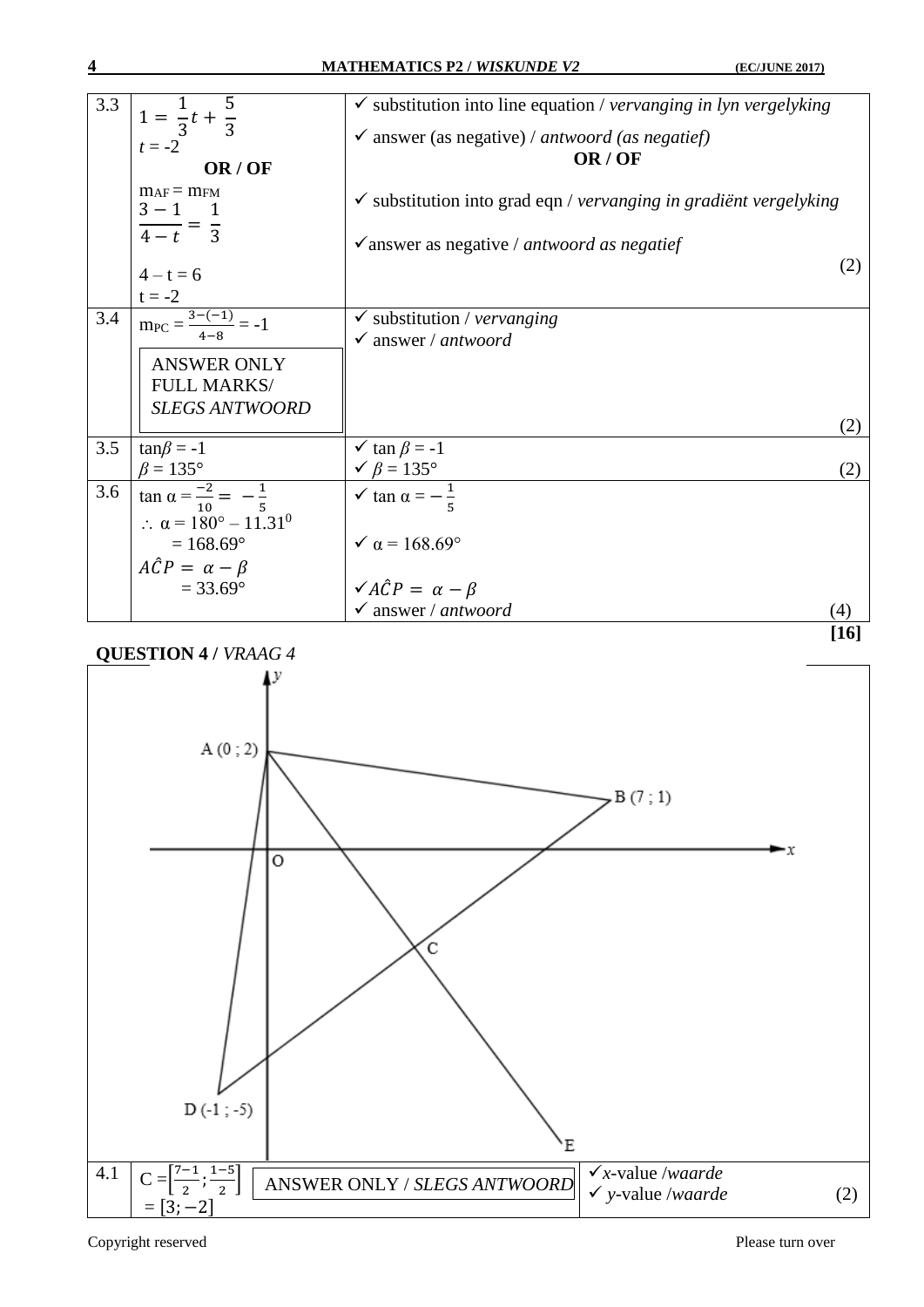|     | 4.2 $CA^{2} = (3 - 0)^{2} + (2 + 2)^{2}$                         | $\checkmark$ substitution / substitusie                                 |        |
|-----|------------------------------------------------------------------|-------------------------------------------------------------------------|--------|
|     | $CA^2 = 25$<br>$CA = 5$                                          | $\checkmark$ answer for CA                                              |        |
|     |                                                                  | antwoord vir CA                                                         |        |
|     | $CB^2 = (7-3)^2 + (1+2)^2$<br>$CB^2 = 25$                        |                                                                         |        |
|     | $CB = 5$<br>$\therefore$ CA = CB                                 | $\checkmark$ answer for CB<br>antwoord vir CB                           | (3)    |
| 4.3 |                                                                  | $\checkmark$ substitution                                               |        |
|     | $m_{AD} = \frac{2+5}{0+1}$                                       | $m_{AD} = 7$                                                            |        |
|     | $=7$                                                             |                                                                         |        |
|     | $m_{AB} = \frac{2-1}{0-7}$                                       | $\checkmark$ substitution                                               |        |
|     | $=-\frac{1}{7}$                                                  | $\checkmark$ $m_{AB}$                                                   |        |
|     |                                                                  | $m_{AD}$ × $m_{AB}$ = -1                                                |        |
|     | $m_{AD} \times m_{AB} = 7 \times \left(-\frac{1}{7}\right) = -1$ |                                                                         | (5)    |
|     | $\therefore AD \perp AB \quad [m_{AD} \times m_{AB} = -1]$       |                                                                         |        |
|     | $\therefore D\hat{A}B = 90^0$                                    |                                                                         |        |
| 4.4 | $(x-3)^2 + (y+2)^2 = 25$                                         | $\checkmark$ correct centre /                                           |        |
|     |                                                                  | korrek middelpunt<br>$\checkmark$ correct / korrekte r <sup>2</sup>     | (2)    |
| 4.5 |                                                                  |                                                                         |        |
|     | $m_{BC} = \frac{1 - (-2)}{7 - 3}$                                | $\checkmark$ substitution                                               |        |
|     | $=\frac{3}{4}$                                                   | $\checkmark~m_{_{BC}}$                                                  | (2)    |
| 4.6 | $m_{tan}$ = -                                                    | $\checkmark$ m <sub>tan</sub>                                           |        |
|     |                                                                  | $\checkmark$ subst m= $-\frac{4}{3}$ and B(7;1)                         |        |
|     | $y-1=-\frac{4}{3}(x-7)$                                          | verv. m= $-\frac{4}{3}$ en B(7;1)                                       |        |
|     | $y=-\frac{4}{3}x+\frac{31}{3}$                                   | $\checkmark$ answer / antwoord                                          | (3)    |
| 4.7 | $AE = DB$                                                        | [diametersof samecircle]<br>$\checkmark$ AE = DB<br>$\checkmark$ reason |        |
|     | $\therefore$ ABED is a rectangle<br>[diagonals $=$ ]             | $\checkmark$ reason                                                     | (3)    |
|     |                                                                  |                                                                         |        |
|     |                                                                  |                                                                         | $[20]$ |

# **QUESTION 5 /** *VRAAG 5*

| 5.1.1 | $\sin 238^\circ = -\sin 58^\circ$<br>$=$ $-k$                            |                 | $\checkmark$ reduction / <i>reduksie</i><br>$\checkmark$ answer / antwoord |  |
|-------|--------------------------------------------------------------------------|-----------------|----------------------------------------------------------------------------|--|
|       | $5.1.2 \mid \cos 58^\circ = \sin 32^\circ$<br>$=\sqrt{1-\overline{k^2}}$ |                 | $\checkmark$ sin 32°                                                       |  |
|       |                                                                          | 58<br>$1 - k^2$ | $\checkmark$ answer / antwoord                                             |  |
|       |                                                                          |                 |                                                                            |  |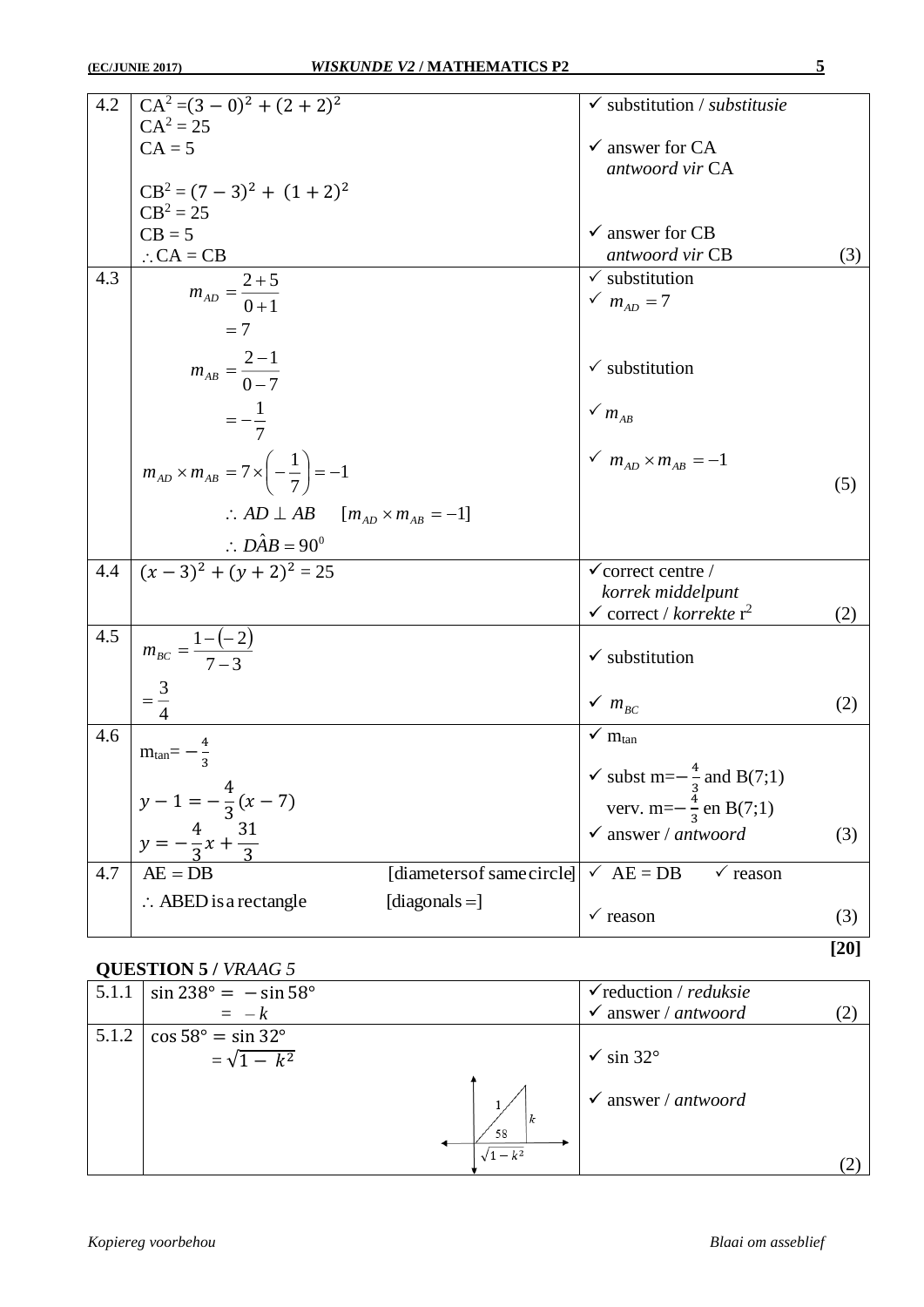| 5.2   | $tan(180^\circ - 30^\circ).sin(360^\circ - 60^\circ).sin 10^\circ$                                    | $\checkmark$ - tan 30°                                                           |        |
|-------|-------------------------------------------------------------------------------------------------------|----------------------------------------------------------------------------------|--------|
|       | $cos(180^\circ + 45^\circ).sin(180^\circ - 45^\circ).cos(90^\circ - 10^\circ)$                        | $\checkmark$ - sin 60 $\circ$                                                    |        |
|       |                                                                                                       | $\sqrt{\ }}$ - $\cos 45^\circ$                                                   |        |
|       | $=\frac{(-\tan 30^\circ)(-\sin 60^\circ)\sin 10^\circ}{(-\cos 45^\circ)(\sin 45^\circ)\sin 10^\circ}$ | $\checkmark$ sin 45°                                                             |        |
|       |                                                                                                       | $\checkmark$ sin 10°                                                             |        |
|       |                                                                                                       | $\checkmark$ simplification /                                                    |        |
|       | $=\frac{\frac{1}{\sqrt{3}}\cdot\frac{\sqrt{3}}{2}}{-\frac{1}{2}\cdot\frac{1}{2}}$                     | vereenvoudiging                                                                  |        |
|       | $-\frac{1}{\sqrt{2}}\cdot\frac{1}{\sqrt{2}}$                                                          |                                                                                  |        |
|       | $= -1$                                                                                                | $\checkmark$ answer / antwoord                                                   | (7)    |
| 5.3   | $sin(\alpha + \beta) = cos [90^{\circ} - (\alpha + \beta)]$                                           | $\checkmark$ cos [90° – $(\alpha + \beta)$ ]                                     |        |
|       | $= cos[(90 - \alpha) - \beta]$                                                                        | $\checkmark$ cos[(90 - $\alpha$ ) - $\beta$ ]                                    |        |
|       | $= cos(90^{\circ} - \alpha) cos \beta - sin(90^{\circ} - \alpha) cos \beta$                           | $\sqrt{\cos(90^\circ - \alpha)} \cos \beta - \sin(90^\circ - \alpha) \cos \beta$ |        |
|       | $=$ sin $\alpha$ cos $\beta$ – cos $\alpha$ sin $\beta$                                               | $\checkmark$ sin $\alpha$ cos $\beta$ – cos $\alpha$ sin $\beta$                 | (4)    |
| 5.4   | $\cos 2x + 1$ $2 \cos^2 x - 1 + 1$                                                                    | $\checkmark$ identity numerator                                                  |        |
|       | $\sin 2x \cdot \tan x$                                                                                | identiteit teller                                                                |        |
|       | $2 \sin x \cos x \cdot \frac{\sin x}{\cos x}$                                                         | $\checkmark$ identity denominator                                                |        |
|       |                                                                                                       | identiteit noemer                                                                |        |
|       | $=\frac{2 \cos^2 x}{2 \sin^2 x}$                                                                      | $\sqrt{\frac{\sin x}{x}}$                                                        |        |
|       |                                                                                                       | $\cos x$                                                                         |        |
|       |                                                                                                       | $\sqrt{\frac{\cos^2 x}{\sin^2 x}}$ simplification /                              |        |
|       | $=\frac{1}{\tan^2 x}$                                                                                 | vereenvoudiging                                                                  |        |
|       |                                                                                                       |                                                                                  | (4)    |
| 5.5.1 |                                                                                                       |                                                                                  |        |
|       | $\frac{\sin x}{\cos x} = 2 \sin x$                                                                    | v identity / <i>identiteit</i> $\frac{\sin x}{\cos x}$                           |        |
|       | $\sin x = 2 \sin x \cos x$                                                                            |                                                                                  |        |
|       | $\sin x - 2 \sin x \cos x = 0$                                                                        |                                                                                  |        |
|       |                                                                                                       | $\checkmark$ simplification /                                                    |        |
|       | $\sin x(1 - 2\cos x) = 0$                                                                             | vereenvoudiging                                                                  |        |
|       | $\sin x = 0$ or/of $\cos x = \frac{1}{2}$                                                             | $\checkmark$ factors / faktore                                                   |        |
|       |                                                                                                       |                                                                                  | (3)    |
| 5.5.2 | $\cos x = \frac{1}{2}$<br>$\sin x = 0$<br><b>or</b>                                                   | $\checkmark$ $x = 0^\circ$                                                       |        |
|       | $x = 0^{\circ} + 360^{\circ}k, k \in Z$                                                               | $\times x = 180^\circ$                                                           |        |
|       | $x = \pm 60^{\circ} + 360^{\circ}k$<br><b>OR</b>                                                      | $\sqrt{x} = \pm 60^{\circ}$                                                      |        |
|       | $x = 180^{\circ} + 360^{\circ}k$<br>$k \in \mathbb{Z}$                                                | $\checkmark$ 360°k, $k \in \mathbb{Z}$                                           |        |
|       |                                                                                                       |                                                                                  | $[26]$ |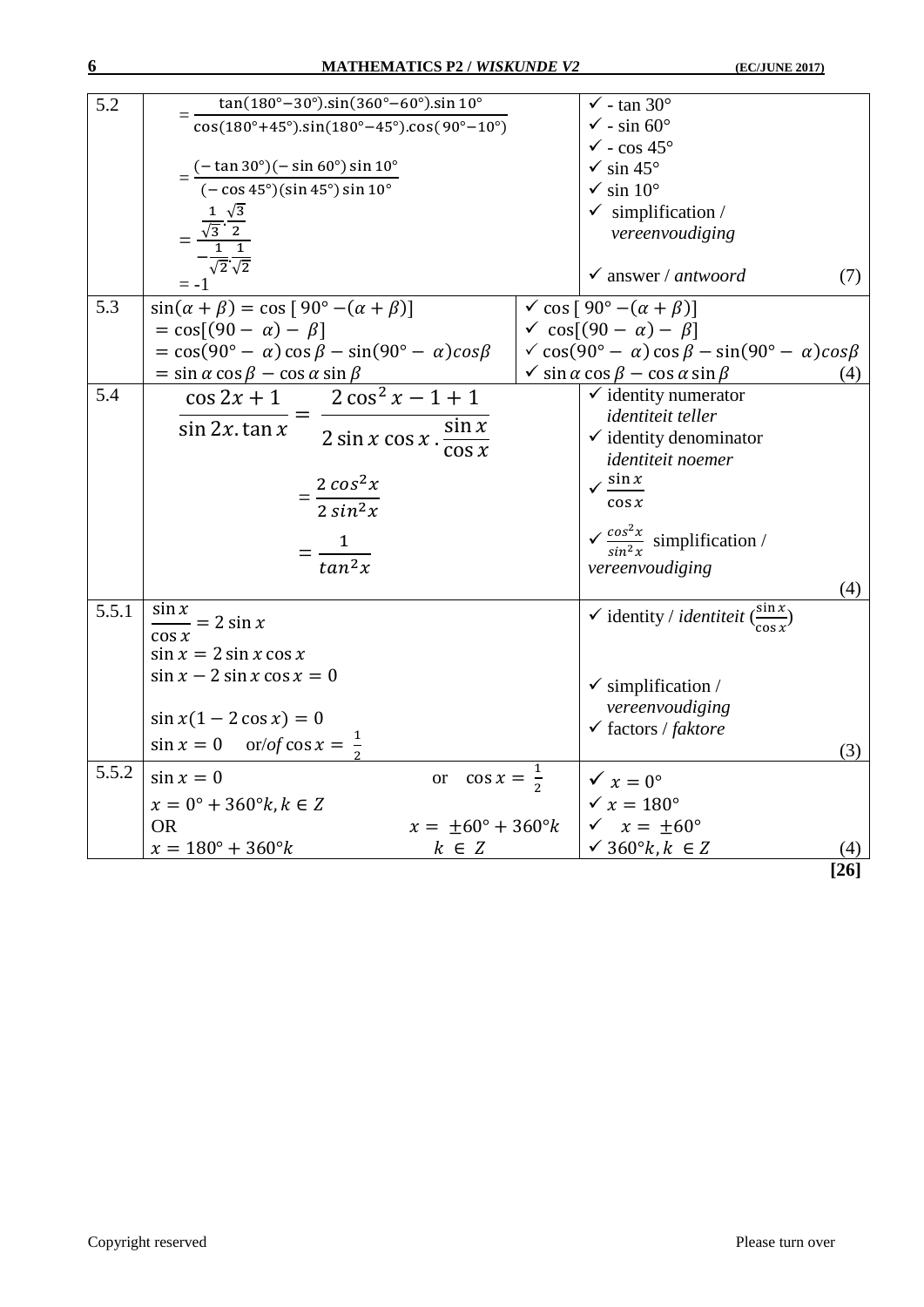

### **QUESTION 7 /** *VRAAG 7*

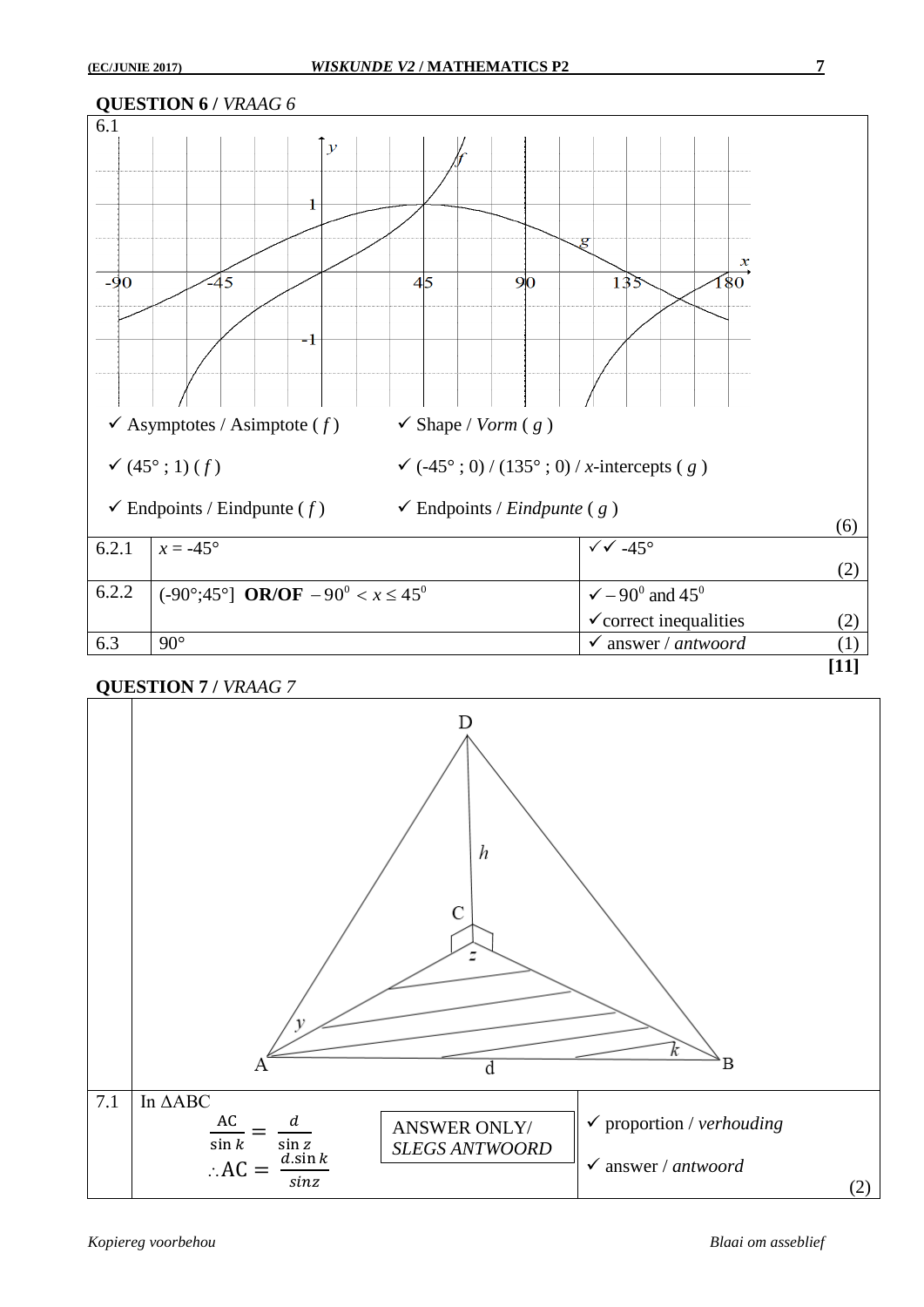| 7.2 | In $\triangle ADC$                                                                                                                                                                                                                                   |                                                         |       |
|-----|------------------------------------------------------------------------------------------------------------------------------------------------------------------------------------------------------------------------------------------------------|---------------------------------------------------------|-------|
|     |                                                                                                                                                                                                                                                      |                                                         |       |
|     | $\frac{AC}{\sin(90^\circ - y)} = \frac{h}{\sin y}$                                                                                                                                                                                                   | $\checkmark$ proportion / verhouding                    |       |
|     |                                                                                                                                                                                                                                                      |                                                         |       |
|     | $AC = \frac{h \cdot cos y}{sin y}$                                                                                                                                                                                                                   | $\checkmark$ answer / antwoord                          |       |
|     |                                                                                                                                                                                                                                                      |                                                         |       |
|     | $AC = \frac{h}{\tan y}$                                                                                                                                                                                                                              |                                                         |       |
|     | <b>OR/OF</b>                                                                                                                                                                                                                                         |                                                         |       |
|     |                                                                                                                                                                                                                                                      |                                                         |       |
|     | $\frac{AC}{h} = \frac{1}{\tan y}$                                                                                                                                                                                                                    |                                                         |       |
|     |                                                                                                                                                                                                                                                      | $\sqrt{\frac{AC}{h}} = \frac{1}{\tan y}$                |       |
|     | $AC = \frac{h}{1 - h}$                                                                                                                                                                                                                               |                                                         |       |
|     | tan y                                                                                                                                                                                                                                                | $\checkmark$ AC = $\frac{h}{\sqrt{1 - h}}$              | (2)   |
|     |                                                                                                                                                                                                                                                      | tan y                                                   |       |
| 7.3 | $h = \frac{AC \cdot \sin y}{\cos y}$                                                                                                                                                                                                                 |                                                         |       |
|     |                                                                                                                                                                                                                                                      |                                                         |       |
|     |                                                                                                                                                                                                                                                      |                                                         |       |
|     | $h = \frac{d \sin k \cdot \sin y}{\cos y \cdot \sin z}$                                                                                                                                                                                              | $\checkmark$ subst/verv. AC = $\frac{d.\sin k}{\sin k}$ |       |
|     |                                                                                                                                                                                                                                                      |                                                         |       |
|     |                                                                                                                                                                                                                                                      |                                                         |       |
|     |                                                                                                                                                                                                                                                      |                                                         |       |
|     |                                                                                                                                                                                                                                                      |                                                         |       |
|     | $h = \frac{\text{d.} \tan y . \sin k}{\sin z}$<br><b>OR/OF</b>                                                                                                                                                                                       | <b>OR/OF</b>                                            |       |
|     |                                                                                                                                                                                                                                                      |                                                         |       |
|     | $AC = \frac{h}{\tan y}$                                                                                                                                                                                                                              |                                                         |       |
|     |                                                                                                                                                                                                                                                      |                                                         |       |
|     |                                                                                                                                                                                                                                                      | $\checkmark$ equating AC / gelykstel                    |       |
|     |                                                                                                                                                                                                                                                      | aan AC                                                  | (1)   |
|     | $AC = \frac{d \cdot \sin k}{\sin z}$<br>$\therefore \frac{h}{\tan y} = \frac{d \cdot \sin k}{\sin z}$                                                                                                                                                |                                                         |       |
|     |                                                                                                                                                                                                                                                      |                                                         |       |
|     |                                                                                                                                                                                                                                                      |                                                         |       |
| 7.4 |                                                                                                                                                                                                                                                      |                                                         |       |
|     |                                                                                                                                                                                                                                                      |                                                         |       |
|     |                                                                                                                                                                                                                                                      | $\checkmark$ substitution / vervanging                  |       |
|     |                                                                                                                                                                                                                                                      |                                                         |       |
|     | $\therefore h = \frac{d \sin k \cdot \tan y}{\sin k \cdot \tan y}$<br>$\therefore h = \frac{d \sin k \cdot \tan y}{\sin k \cdot \tan y}$<br>$h = \frac{80 \cdot \sin 38^\circ \cdot \tan 40^\circ}{\sin 38^\circ \cdot \tan 40^\circ}$<br>$\sin 125$ | $\checkmark$ answer / antwoord                          |       |
|     | $=50,45m$                                                                                                                                                                                                                                            |                                                         | $[7]$ |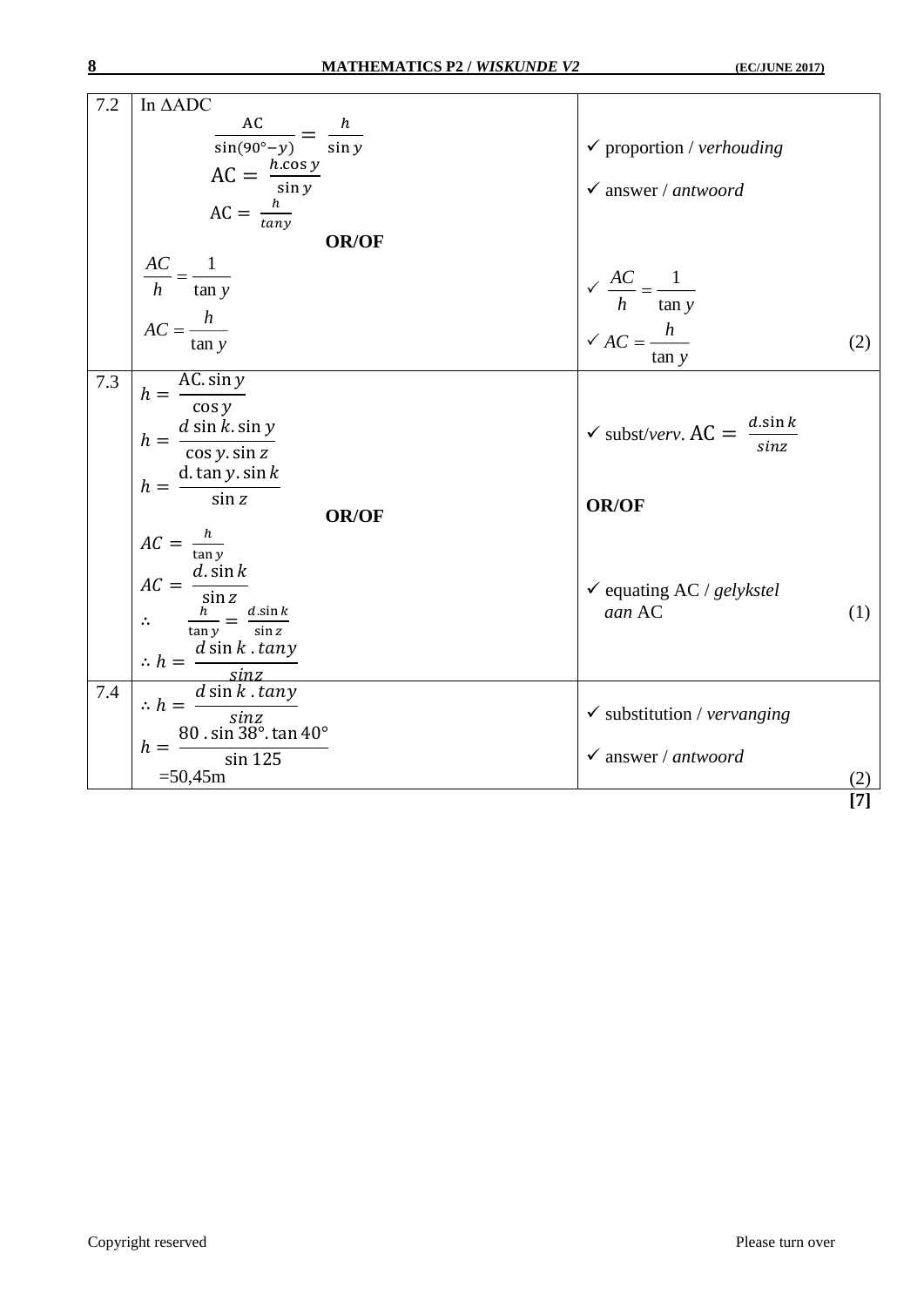### **QUESTION 8 /** *VRAAG 8*

|      | Β                                                                                                               |                                |        |
|------|-----------------------------------------------------------------------------------------------------------------|--------------------------------|--------|
| 8.1  | Line from centre perpendicular to chord, bisects the chord. /                                                   | $\checkmark$ answer / antwoord |        |
|      | Lyn vanaf die middelpunt loodreg op die koord, halveer die koord.                                               |                                | (1)    |
| 8.2. | $\angle ACB = 90^\circ$ [ angle in semi-circle] / [hoek in semi-sirkel]                                         | $\checkmark$ S $\checkmark$ R  |        |
|      | $A\hat{C}B = \hat{D}_1$ [ both = 90°] / [ <i>beide</i> = 90°]                                                   |                                |        |
|      | : OE    AC [corresp $\angle$ 's equal] / [ <i>ooreenkomstige</i> $\angle$ <sup>e</sup> is gelyk]                | $\checkmark$ R                 | (3)    |
| 8.3  | $\widehat{A} = x$ [ tan chord] / [ <i>raaklyn koord</i> ]                                                       | $\sqrt{s}$ $\sqrt{R}$          |        |
|      | $E\widehat{O}B = x$ [corresp $\angle$ 's; AC    OE] / [ <i>ooreenkomstige</i> $\angle$ <sup>e</sup> ; AC    OE] | $\sqrt{s}$ $\sqrt{R}$          | (4)    |
| 8.4  | $E\widehat{O}B = E\widehat{C}B$ [ both = x] / [beide = x]                                                       | $\checkmark$ S                 |        |
|      | $\therefore$ OBEC is cyclic quad [converse angles in same segment]                                              | $\sqrt{R}$                     |        |
|      | OBEC is 'n koordevierhoek [hoeke in dieselfde segment]                                                          |                                | (2)    |
|      |                                                                                                                 |                                | $[10]$ |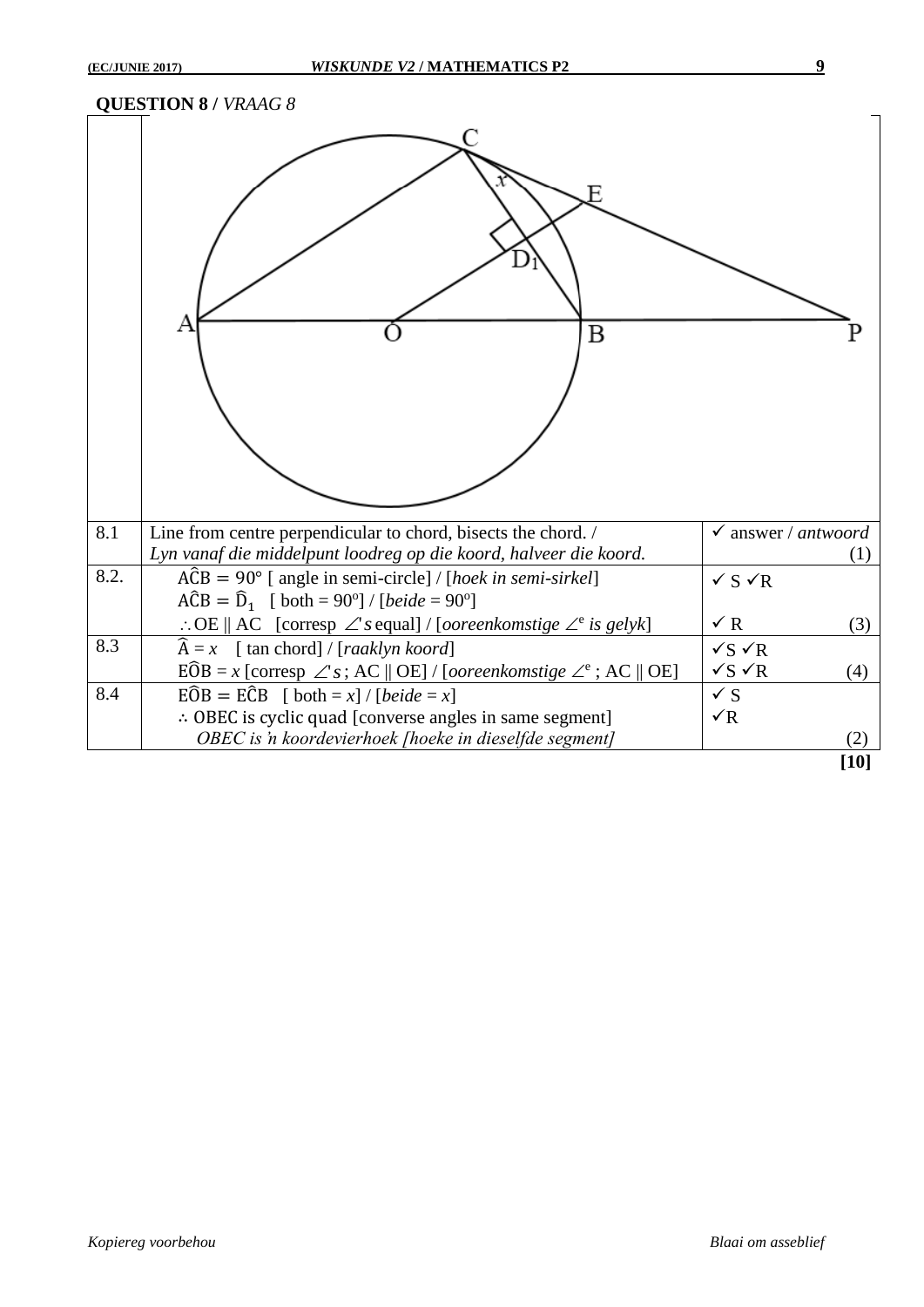## **QUESTION 9 /** *VRAAG 9*

|     | А<br>Ω<br>$98^\circ$<br>$26^{\circ}$<br>B                                                                |                              |     |
|-----|----------------------------------------------------------------------------------------------------------|------------------------------|-----|
| 9.1 | $\widehat{A} = 49^\circ$<br>$[\angle$ at centre=2 $\angle$ at circumf.] / [Middelpunts $\angle$ ]        | $\sqrt{s}$ $\sqrt{R}$        | (2) |
| 9.2 | $\hat{C}_1 = \hat{B}_1$<br>[angles opp equal sides] / [hoeke teenoor gelyke sye]                         | $\sqrt{R}$                   |     |
|     | $\frac{180^{\circ}-98^{\circ}}{2}$<br>$\widehat{B}_1 =$<br>[angles of $\Delta$ ] / [hoeke van $\Delta$ ] |                              |     |
|     | $\hat{B}_1 = 41^{\circ}$                                                                                 | $\sqrt{R}$<br>$\checkmark$ S |     |
|     |                                                                                                          | $\checkmark$ S/R             | (3) |
| 9.3 | $\angle BCD = 90^{\circ}$ [ $\angle$ 's in semi-circle] / [ $\angle^e$ in 'n semi-sirkel]                | $\checkmark$ S/R             |     |
|     | $\hat{B}_2 = \hat{C}_3 = 26^{\circ}$ [ $\angle$ 's in same segment] / [ $\angle^e$ in dieselfde segment] | $\checkmark$ S               | (3) |
|     | $\hat{C}_2 = 23^{\circ}$                                                                                 |                              |     |
|     |                                                                                                          |                              | [8] |

## **QUESTION 10 /** *VRAAG 10*

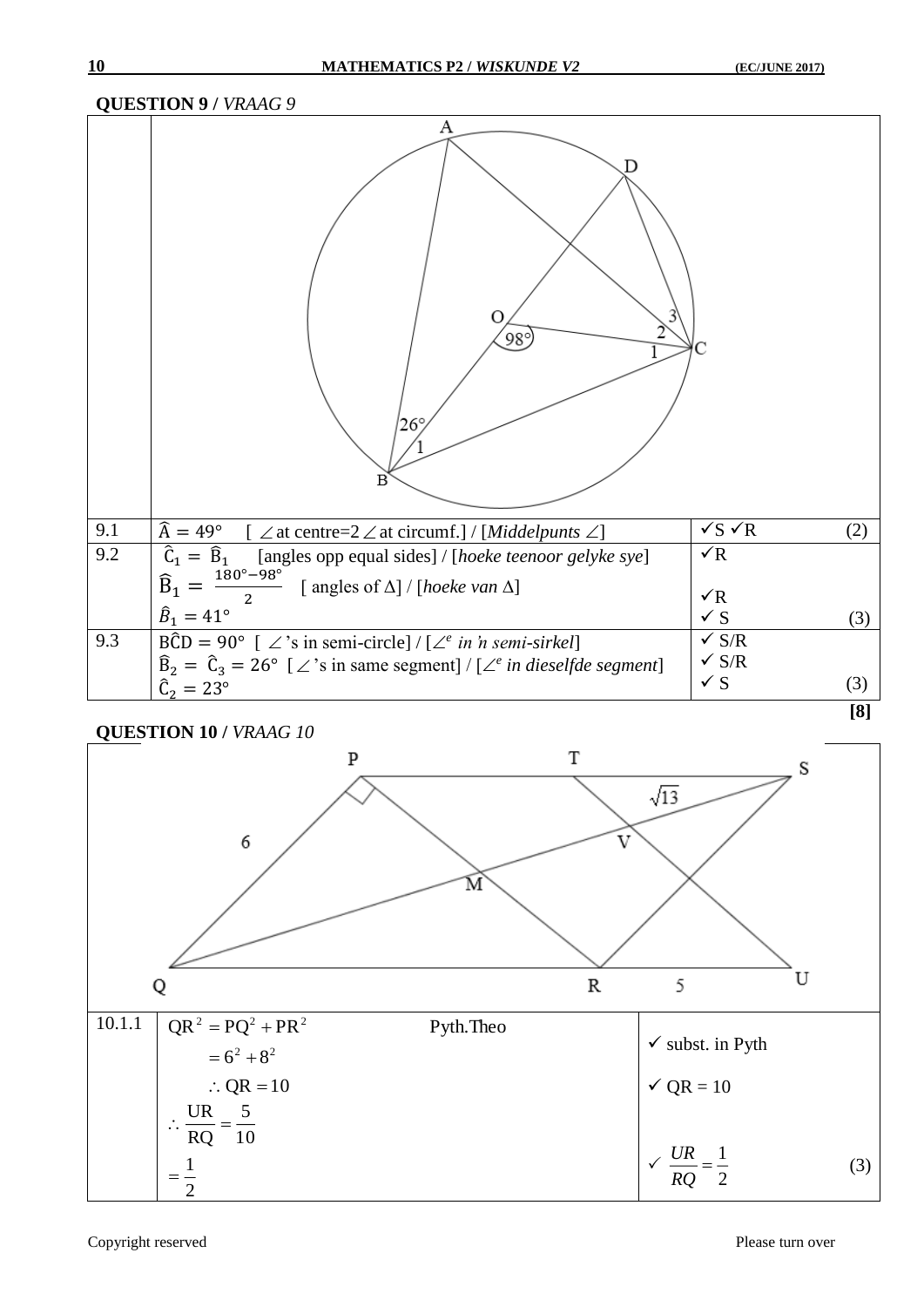| 10.1.2 | $PM = 4$                                                                | [diagonals bisecteach other]                 | $\sqrt{R}$                           |                                                                                                                                                                                                                                                                                              |
|--------|-------------------------------------------------------------------------|----------------------------------------------|--------------------------------------|----------------------------------------------------------------------------------------------------------------------------------------------------------------------------------------------------------------------------------------------------------------------------------------------|
|        | $QM^2 = 6^2 + 4^2$<br>QM = $2\sqrt{13}$                                 | [Pyth.Theo]                                  |                                      |                                                                                                                                                                                                                                                                                              |
|        |                                                                         |                                              | $\sqrt{QM} = 2\sqrt{13}$             |                                                                                                                                                                                                                                                                                              |
|        | $MS = QM = 2\sqrt{13}$                                                  | [Diagonals bisecteach other]                 |                                      |                                                                                                                                                                                                                                                                                              |
|        | $\therefore$ MV = $\sqrt{13}$                                           |                                              | $\sqrt{MV} = \sqrt{13}$              |                                                                                                                                                                                                                                                                                              |
|        | $\therefore \frac{\text{VM}}{\text{MQ}} = \frac{\sqrt{13}}{2\sqrt{13}}$ |                                              |                                      |                                                                                                                                                                                                                                                                                              |
|        |                                                                         |                                              |                                      |                                                                                                                                                                                                                                                                                              |
|        |                                                                         |                                              | $\sqrt{\frac{VM}{MQ}} = \frac{1}{2}$ | (4)                                                                                                                                                                                                                                                                                          |
|        |                                                                         |                                              |                                      |                                                                                                                                                                                                                                                                                              |
| 10.2   | <b>VM</b><br>UR                                                         |                                              |                                      |                                                                                                                                                                                                                                                                                              |
|        | RQ MQ                                                                   | both = $\frac{1}{2}$                         | $\checkmark$ S                       |                                                                                                                                                                                                                                                                                              |
|        | $\therefore$ MR   VU                                                    | [line divides two sides of $\Delta$ in prop] | $\sqrt{R}$                           | (2)                                                                                                                                                                                                                                                                                          |
|        |                                                                         |                                              |                                      | $[9] % \begin{subfigure}[t]{0.45\textwidth} \includegraphics[width=\textwidth]{figures/fig_10.pdf} \caption{The 3D (top) and the 4D (bottom) of the 3D (bottom) of the 3D (bottom) of the 3D (bottom) of the 3D (bottom) of the 3D (bottom).} \label{fig:1} \end{subfigure} \vspace{-1.0mm}$ |

**QUESTION 11 /** *VRAAG 11*